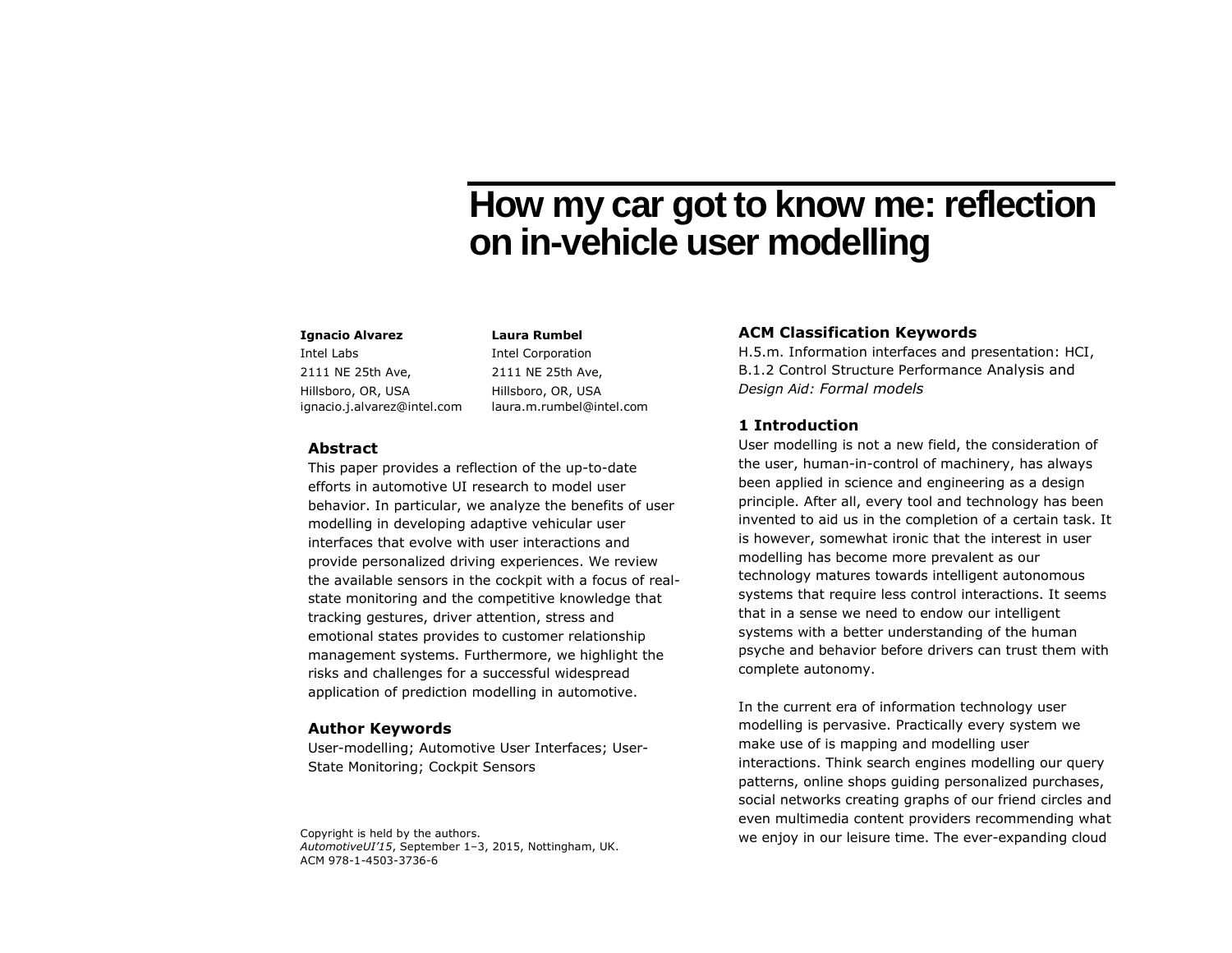services are clearly making an all-out effort towards user-centered experiences that rely on user modelling at their core.

In automotive, the race towards safety has pushed automakers and researchers to convert behavioral driving patterns into automatized control algorithms. We not only mimic the human driver behavior controlling the steering-wheel, but we strive to optimize the undeniable limitations of human cognition. Aided by the constant push of Moore's law, the embedded processors governing in-vehicle advanced driver assistance systems (ADAS) and in-vehicle infotainment (IVI) systems have reached the ability to apply realtime user models in vehicle cockpits, opening room for new compelling experiences.

Fully scaled autonomous transportation systems will bring benefits such as accurate models of individual vehicle behaviors and large scale municipal traffic patterns. The data will help identify strategies to reduce resources, such as total vehicles on the road at a time or overall fuel consumption. Although not everyone might share this utopic vision, there are some other advantages to the ever-growing myriad of sensors that automakers are placing in vehicles. The lowest hanging fruit may not reside in the exteriorfacing sensors and control algorithms, but the interiorfacing.

This paper recounts the up-to-date efforts in automotive user interface research to model user behavior. We will have a look at the benefits of user modelling on developing adaptive user interfaces (UIs) that create positively evolving user interactions and provide personalization of the driving experience. To do so we will analyze the focus of user state monitoring from gestures, to attention, stress level and emotional state. We end the paper highlighting the risks we are confronted with in the road to predict user behavior and the most promising areas of application.

## **2 How to model in-vehicle user behavior**

User modelling evolves from designers architecting systems to be personalized by the user. The creation of a user model comprises the aim to identify user's goals, knowledge, intents, traits and context [1]. Much of the work dealing with inferring goals and interpreting user actions looks at short-term, real-time interactions. Thus, such models are very different from each other (application dependent) even when the underlying use of sophisticated machine learning is similar.

Understanding that in many cases models cannot be compared with others, we can still analyze the evolution of user modelling by looking at the input sensors they used to create context awareness.

#### *2.1 Vehicle Controllers*

Most of the models for driver performance look at the steering wheel, pedal and gear shifting behaviors. Current vehicle control models already apply highly sophisticated algorithm such as fuzzy logic in models governing ADAS. Applications such as automatic shifting, automatic breaking systems (ABS), Automatic Cruise Control (ACC) or parking assistance systems are widely adopted in the industry.

#### *2.2 Microphones*

Speech has been one of the main areas of focus in automotive UI research and development. Microphone arrays cover nowadays the complete cockpit area.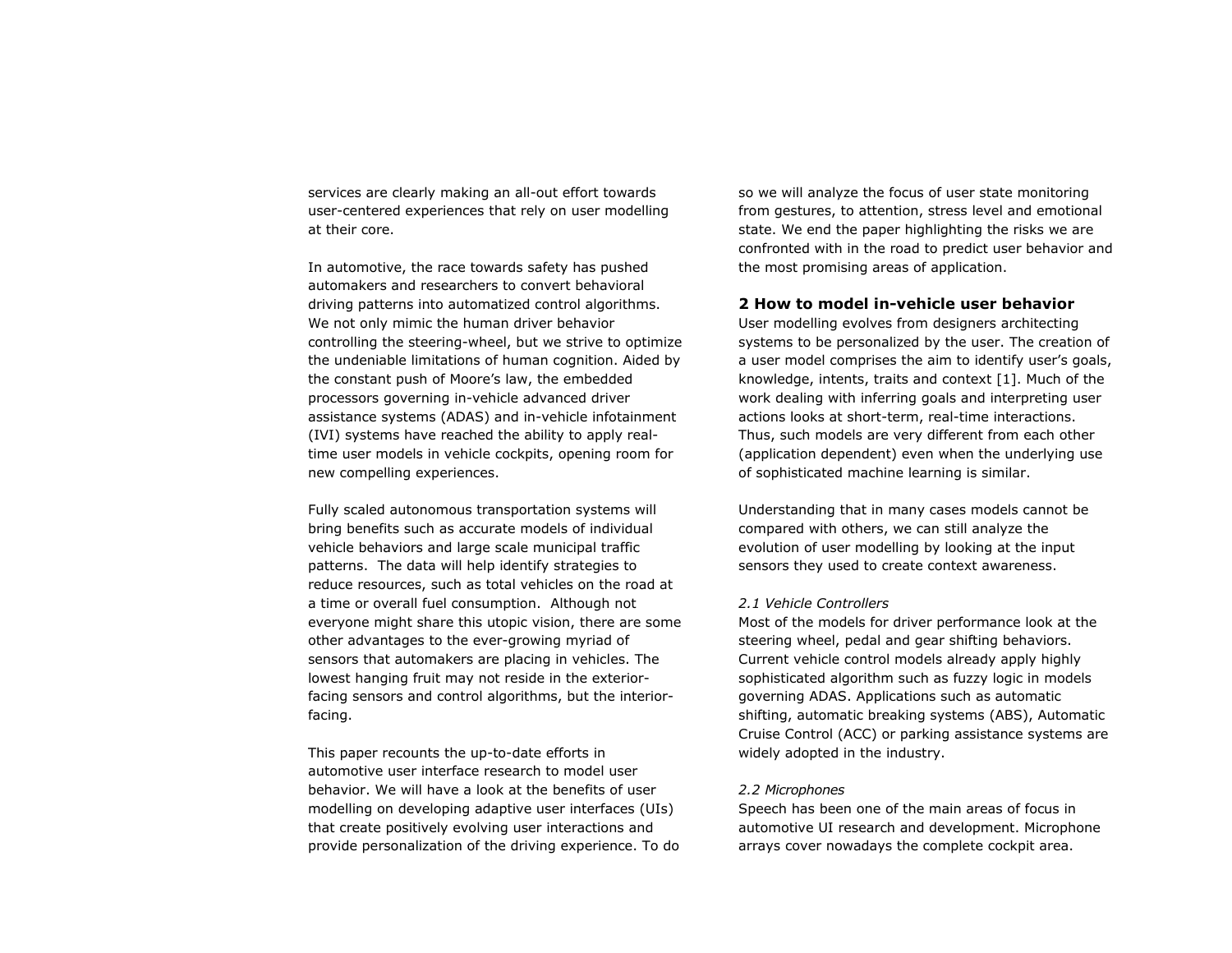Great advances have been productized in use cases that identify speakers, apply noise cancellation and can parse natural language semantics in real time. Speech has also been a applied as robust source for real-time monitoring of driver stress and emotional states.

#### *2.3 Cameras*

Computer vision plays a huge role in the development of ADAS systems. Cameras in automotive come in the shape of infra-red, depth, LIDAR or traditional RGB cameras. Current vehicle models apply vision sensors mostly towards the exterior, although researchers have also widely explored in-vehicle applications of cameras for pose detection, gaze monitoring and user authentication use cases.

#### *2.4 Pressure Sensors*

These are probably the most widespread sensors in today's vehicle coming in the shape of buttons, levers, rotary knobs and touch-sensitive surfaces and displays. Pressure sensors have been also applied successfully to vehicle seats to model ergonomic poses and are even present in door handles to allow for comfort access to the cabin. The latter functions remain however available mainly on high-end models.

#### *2.5 Biometric Sensors*

Biometric sensors have been traditionally applied in simulator environments to provide empirical metrics on driver distraction. The nature of the sensors is variable: Heart-rate monitoring via electrocardiograms (EEG), skin conductance response (SCR) and even non obtrusive brain computer interface via fMRI or (led-based EEG). Modelling of user behavior with such sensors remains challenging due to the in-between user differences, but wearable technology such as wrist-bands and watches

allow us to gather sufficient personal data to create accurate personalized models of physical responses to the environment.

Less applied are chemical sensors able to detect dangerous chemical concentrations; although highly populated urban areas are seeing increase in user demand for modelling air quality and health risk factors. Finally, telemetry data such as global positioning system (GPS) and inertia sensors (gyroscope and accelerometer) data provide accurate measures and insights on contextual information.

Automotive adaptive systems apply learning processes to these sensory data to create behavioral intent models borrowing techniques from artificial intelligence, data mining, signal processing and computer vision.

## **3 From application specific models to generalist taxonomies**

As the interfaces to the described sensors become standardized and accessible via CAN bus to on-board applications, developers are able to model comprehensive user state taxonomies. Islinger et al provided a first approach to a generic architecture for driver monitoring and state analysis in which applications could use several inputs signals to classify a user state (e.g. drowsiness) [3]. Their approach differs from previous control models like Optimal Control Model or ACME driver model in that they abstract the user monitoring architecture from the goal of the model. This is more in line with Engstroem and Hollnagel's conceptual framework for modelling driver support functions [1].

There is certainly the need for a generic user model framework for automotive applications to access real-time